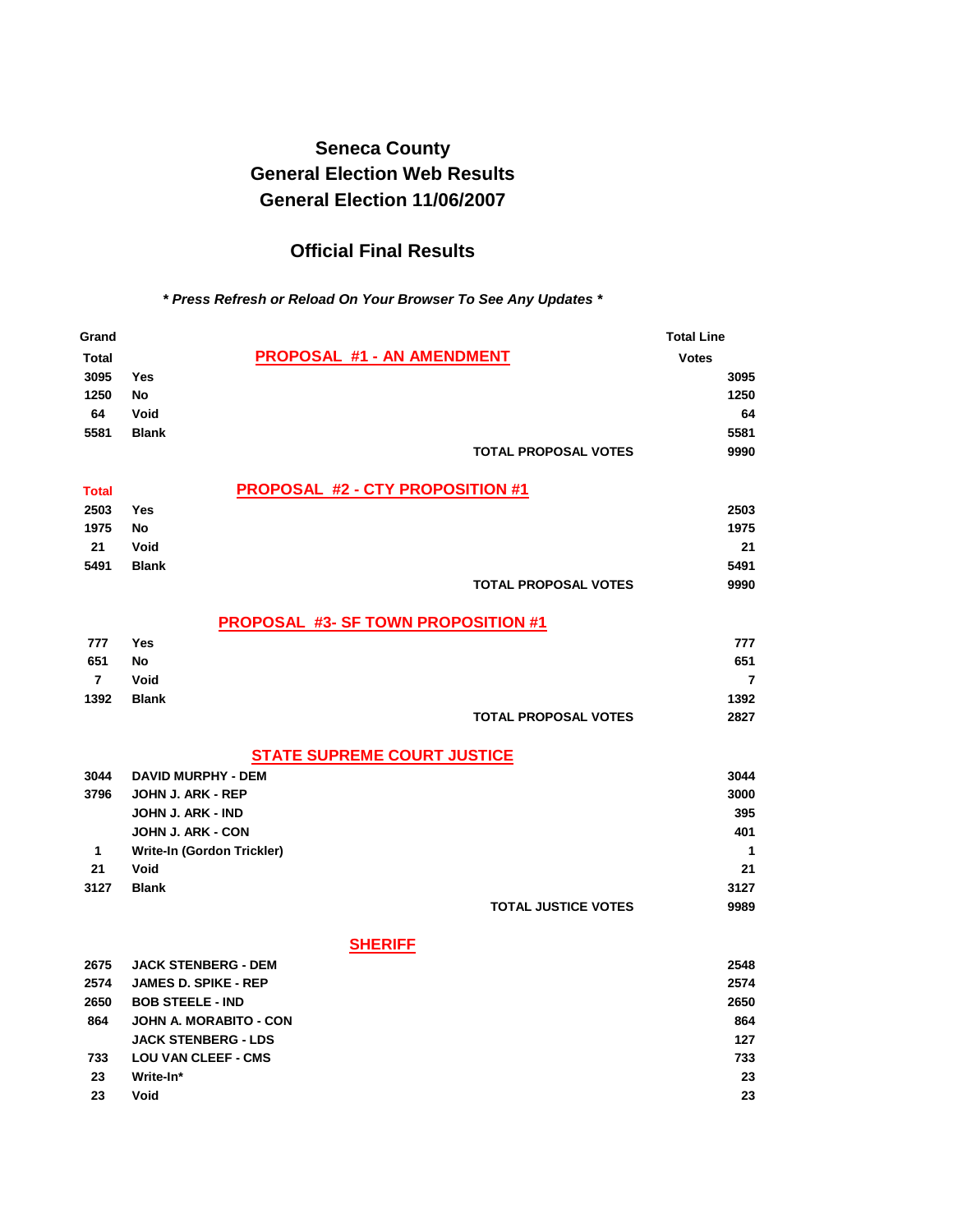| 447 | <b>Blank</b> |                            | 447  |
|-----|--------------|----------------------------|------|
|     |              | <b>TOTAL SHERIFF VOTES</b> | 9989 |

# **COVERT**

### **TOWN SUPERVISOR**

| 252 | <b>BRAYTON P. FOSTER - REP</b>   |                                    | 252      |
|-----|----------------------------------|------------------------------------|----------|
| 301 | <b>MICHAEL G. REYNOLDS - IND</b> |                                    | 244      |
|     | <b>MICHAEL G. REYNOLDS - CON</b> |                                    | 57       |
| 0   | Write-In                         |                                    | $\bf{0}$ |
| 1   | Void                             |                                    | 1        |
| 57  | <b>Blank</b>                     |                                    | 57       |
|     |                                  | <b>TOTAL TOWN SUPERVISOR VOTES</b> | 611      |

### **TOWN CLERK**

| 493            | <b>JUDITH M. BOYES - REP</b> |                               | 493 |
|----------------|------------------------------|-------------------------------|-----|
| 0              | Write-In                     |                               | 0   |
| $\overline{1}$ | Void                         |                               | 1   |
| 117            | <b>Blank</b>                 |                               | 117 |
|                |                              | <b>TOTAL TOWN CLERK VOTES</b> | 611 |

### **COUNCILMAN**

| 299          | <b>RAY LANGLOIS - DEM</b>       |                            | 299          |
|--------------|---------------------------------|----------------------------|--------------|
| 327          | <b>VALERIE J. BASSETT - REP</b> |                            | 327          |
| 344          | <b>STEPHEN J. SELOVER - REP</b> |                            | 344          |
| $\bf{0}$     | Write-In                        |                            | $\bf{0}$     |
| $\mathbf{2}$ | Void                            |                            | $\mathbf{2}$ |
| 250          | <b>Blank</b>                    |                            | 250          |
|              |                                 | <b>TOTAL COUNCIL VOTES</b> | 1222         |

## **SUPERINTENDENT OF HIGHWAYS**

| 460 | <b>JEFFREY S. MACCHEYNE - REP</b> |                            | 460      |
|-----|-----------------------------------|----------------------------|----------|
| 0   | Write-In                          |                            | $\bf{0}$ |
| -1  | Void                              |                            | 1        |
| 150 | <b>Blank</b>                      |                            | 150      |
|     |                                   | <b>TOTAL HIGHWAY VOTES</b> | 611      |

## **FAYETTE TOWN CLERK**

| 543          | <b>NANCY L. KNIGHT - DEM</b> |                               | 495          |
|--------------|------------------------------|-------------------------------|--------------|
| 487          | <b>RENEE J. BUSH - REP</b>   |                               | 380          |
|              | <b>RENEE J. BUSH - IND</b>   |                               | 66           |
|              | <b>RENEE J. BUSH - CON</b>   |                               | 41           |
|              | <b>NANCY L. KNIGHT - FBF</b> |                               | 48           |
| 1            | Write-In (Ken Dean)          |                               | 1            |
| $\mathbf{2}$ | Void                         |                               | $\mathbf{2}$ |
| 260          | <b>Blank</b>                 |                               | 260          |
|              |                              | <b>TOTAL TOWN CLERK VOTES</b> | 1293         |
|              |                              |                               |              |

### **TOWN JUSTICE**

| 218    | Write-In | 218 |
|--------|----------|-----|
| 3 Void |          |     |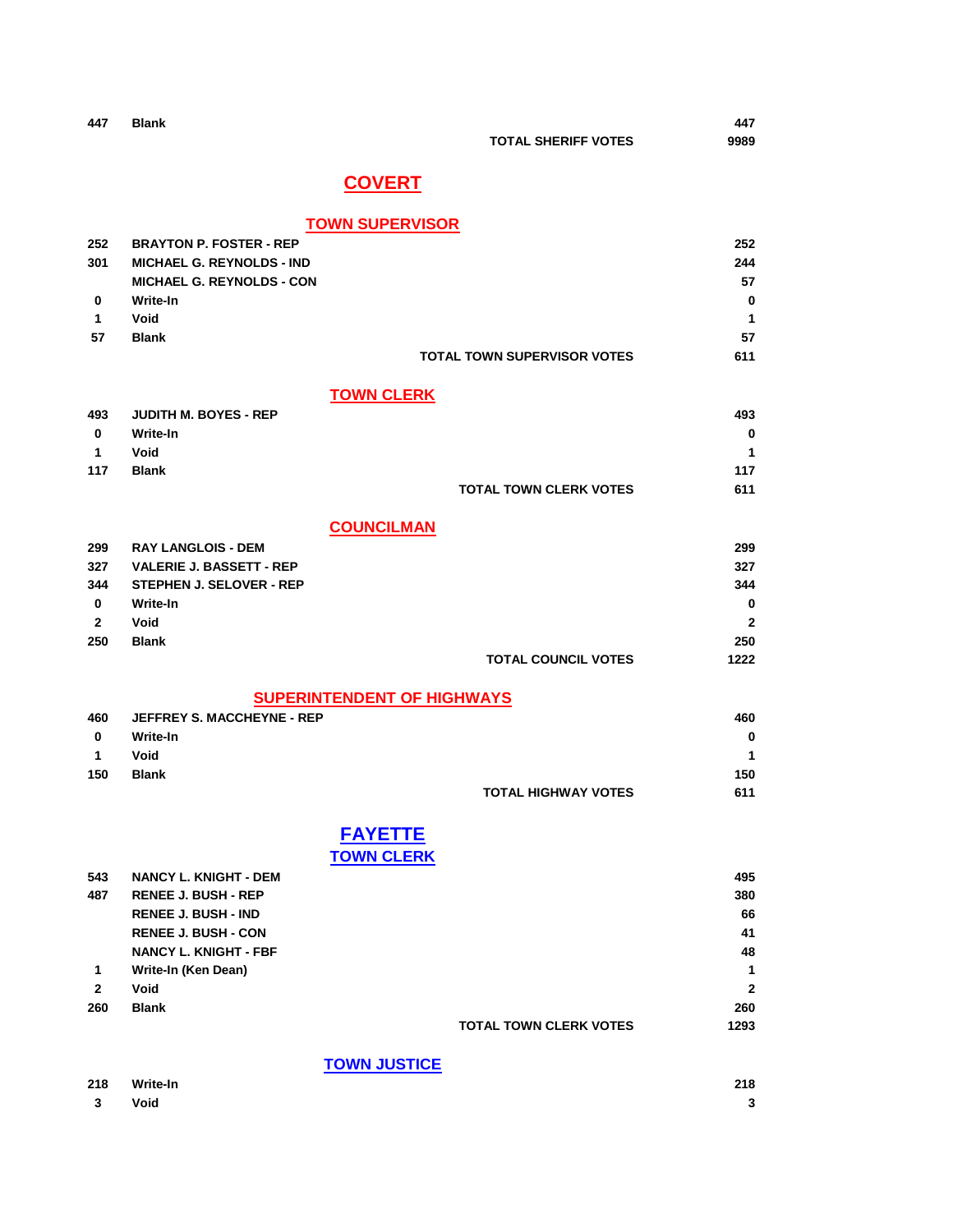| 1072           | <b>Blank</b>                          | 1072         |
|----------------|---------------------------------------|--------------|
|                | <b>TOTAL JUSTICE VOTES</b>            | 1293         |
|                | <b>TOWN COUNCIL</b>                   |              |
| 660            | <b>JEFFREY H. TROUT - DEM</b>         | 592          |
| 538            | <b>ADAM R. NIELSEN - REP</b>          | 398          |
|                | <b>ADAM R. NIELSEN - IND</b>          | 87           |
|                | <b>ADAM R. NIELSEN - CON</b>          | 53           |
|                | <b>JEFFREY H. TROUT - FBF</b>         | 68           |
| 634            | <b>DONALD L. MAYBURY - REP</b>        | 572          |
| 241            | <b>DONALD M. PETERS - IND</b>         | 176          |
|                | <b>DONALD M. PETERS - CON</b>         | 65           |
|                | DONALD L. MAYBURY - FBF               | 62           |
| $\bf{0}$       | Write-In                              | $\bf{0}$     |
| 4              | Void                                  | 4            |
| 509            | <b>Blank</b>                          | 509          |
|                | <b>TOTAL COUNCIL VOTES</b>            | 2586         |
|                | <b>TOWN COUNCIL (TO FILL VACANCY)</b> |              |
| 816            | <b>DUANE G. RIEGEL - REP</b>          | 580          |
|                | <b>DUANE G. RIEGEL - IND</b>          | 157          |
|                | <b>DUANE G. RIEGEL - CON</b>          | 79           |
| 0              | Write-In                              | 0            |
| $\overline{2}$ | Void                                  | $\mathbf{2}$ |
| 475            | <b>Blank</b>                          | 475          |
|                | <b>TOTAL COUNCIL VOTES</b>            | 1293         |

### **TAX COLLECTOR**

| 865 | <b>KATHLEEN M. PETERS - REP</b> |                                  | 621            |
|-----|---------------------------------|----------------------------------|----------------|
|     | <b>KATHLEEN M. PETERS - IND</b> |                                  | 154            |
|     | <b>KATHLEEN M. PETERS - CON</b> |                                  | 90             |
| 0   | Write-In                        |                                  | $\bf{0}$       |
| 2   | Void                            |                                  | $\overline{2}$ |
| 426 | <b>Blank</b>                    |                                  | 426            |
|     |                                 | <b>TOTAL TAX COLLECTOR VOTES</b> | 1293           |

# **JUNIUS**

## **TOWN SUPERVISOR**

| 191 | <b>RON SERVEN - DEM</b>    |                                    | 180      |
|-----|----------------------------|------------------------------------|----------|
| 184 | <b>DALE F. SMITH - REP</b> |                                    | 153      |
|     | <b>DALE F. SMITH - IND</b> |                                    | 17       |
|     | <b>DALE F. SMITH - CON</b> |                                    | 14       |
|     | <b>RON SERVEN - OGP</b>    |                                    | 11       |
| 0   | Write-In                   |                                    | $\bf{0}$ |
| 1   | Void                       |                                    | 1        |
| 16  | <b>Blank</b>               |                                    | 16       |
|     |                            | <b>TOTAL TOWN SUPERVISOR VOTES</b> | 392      |

### **TOWN CLERK**

| 281 | <b>MARY T. PROSSER - REP</b> | 216 |
|-----|------------------------------|-----|
|     | <b>MARY T. PROSSER - IND</b> | 36  |
|     | <b>MARY T. PROSSER - CON</b> | 29  |
| - 0 | Write-In                     |     |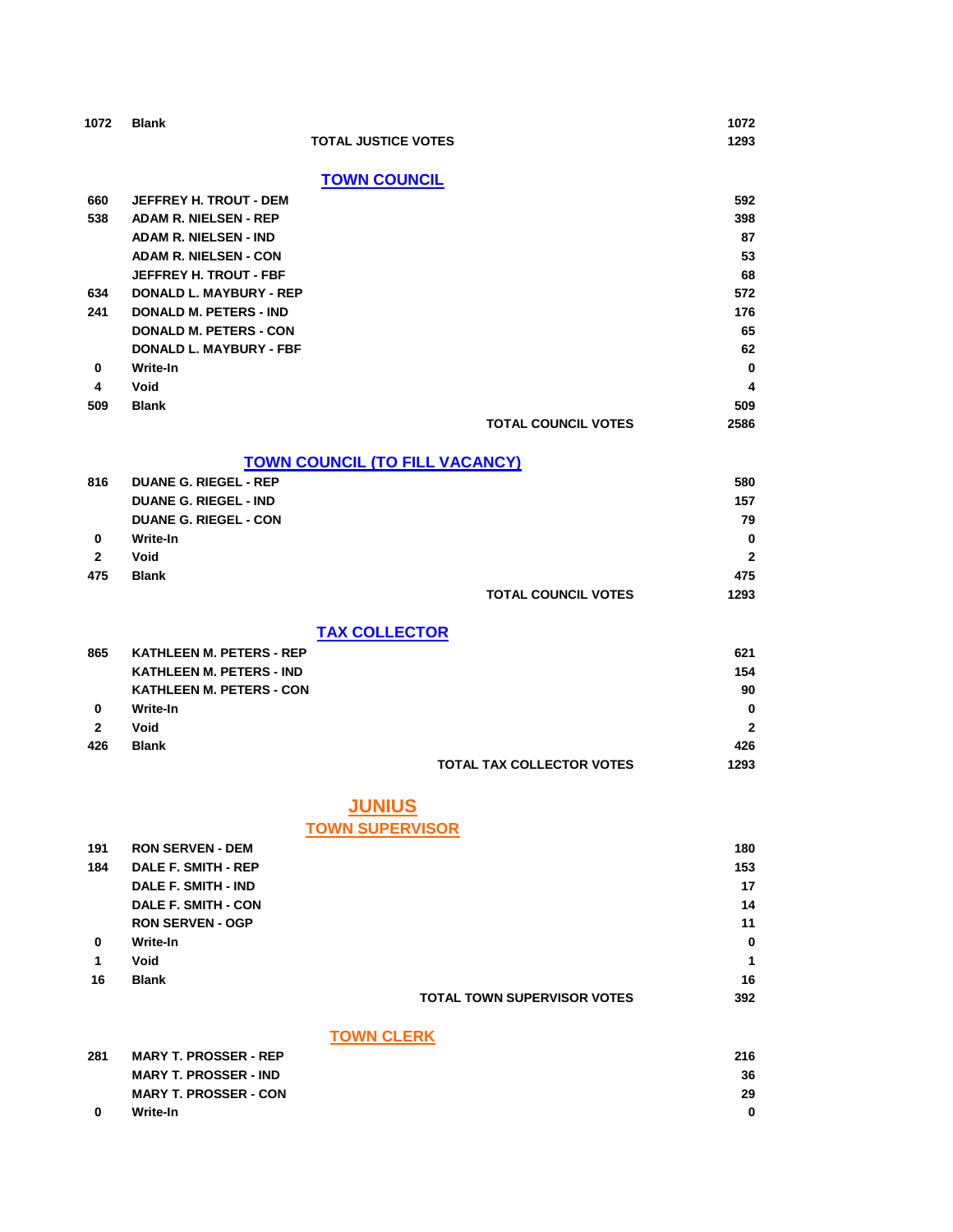| Void                     |                                                                                                                                                                                                                                                                                                                                                                                                                                                                                                 | $\mathbf{1}$                                                                                                                                                                                                                        |
|--------------------------|-------------------------------------------------------------------------------------------------------------------------------------------------------------------------------------------------------------------------------------------------------------------------------------------------------------------------------------------------------------------------------------------------------------------------------------------------------------------------------------------------|-------------------------------------------------------------------------------------------------------------------------------------------------------------------------------------------------------------------------------------|
| <b>Blank</b>             |                                                                                                                                                                                                                                                                                                                                                                                                                                                                                                 | 110                                                                                                                                                                                                                                 |
|                          |                                                                                                                                                                                                                                                                                                                                                                                                                                                                                                 | 392                                                                                                                                                                                                                                 |
|                          |                                                                                                                                                                                                                                                                                                                                                                                                                                                                                                 |                                                                                                                                                                                                                                     |
|                          |                                                                                                                                                                                                                                                                                                                                                                                                                                                                                                 |                                                                                                                                                                                                                                     |
|                          |                                                                                                                                                                                                                                                                                                                                                                                                                                                                                                 |                                                                                                                                                                                                                                     |
|                          |                                                                                                                                                                                                                                                                                                                                                                                                                                                                                                 | 251                                                                                                                                                                                                                                 |
|                          |                                                                                                                                                                                                                                                                                                                                                                                                                                                                                                 | 1                                                                                                                                                                                                                                   |
|                          |                                                                                                                                                                                                                                                                                                                                                                                                                                                                                                 | $\mathbf{1}$                                                                                                                                                                                                                        |
| <b>Blank</b>             |                                                                                                                                                                                                                                                                                                                                                                                                                                                                                                 | 139                                                                                                                                                                                                                                 |
|                          | <b>TOTAL JUSTICE VOTES</b>                                                                                                                                                                                                                                                                                                                                                                                                                                                                      | 392                                                                                                                                                                                                                                 |
|                          |                                                                                                                                                                                                                                                                                                                                                                                                                                                                                                 |                                                                                                                                                                                                                                     |
|                          |                                                                                                                                                                                                                                                                                                                                                                                                                                                                                                 |                                                                                                                                                                                                                                     |
| <b>RICKY NOONE - DEM</b> |                                                                                                                                                                                                                                                                                                                                                                                                                                                                                                 | 114                                                                                                                                                                                                                                 |
|                          |                                                                                                                                                                                                                                                                                                                                                                                                                                                                                                 | 207                                                                                                                                                                                                                                 |
|                          |                                                                                                                                                                                                                                                                                                                                                                                                                                                                                                 | 19                                                                                                                                                                                                                                  |
|                          |                                                                                                                                                                                                                                                                                                                                                                                                                                                                                                 | 15                                                                                                                                                                                                                                  |
|                          |                                                                                                                                                                                                                                                                                                                                                                                                                                                                                                 | 124                                                                                                                                                                                                                                 |
|                          |                                                                                                                                                                                                                                                                                                                                                                                                                                                                                                 | 203                                                                                                                                                                                                                                 |
|                          |                                                                                                                                                                                                                                                                                                                                                                                                                                                                                                 |                                                                                                                                                                                                                                     |
|                          |                                                                                                                                                                                                                                                                                                                                                                                                                                                                                                 | 20                                                                                                                                                                                                                                  |
|                          |                                                                                                                                                                                                                                                                                                                                                                                                                                                                                                 | 16                                                                                                                                                                                                                                  |
|                          |                                                                                                                                                                                                                                                                                                                                                                                                                                                                                                 | 0                                                                                                                                                                                                                                   |
| Void                     |                                                                                                                                                                                                                                                                                                                                                                                                                                                                                                 | $\mathbf{2}$                                                                                                                                                                                                                        |
| <b>Blank</b>             |                                                                                                                                                                                                                                                                                                                                                                                                                                                                                                 | 64                                                                                                                                                                                                                                  |
|                          | <b>TOTAL COUNCIL VOTES</b>                                                                                                                                                                                                                                                                                                                                                                                                                                                                      | 784                                                                                                                                                                                                                                 |
|                          |                                                                                                                                                                                                                                                                                                                                                                                                                                                                                                 |                                                                                                                                                                                                                                     |
|                          |                                                                                                                                                                                                                                                                                                                                                                                                                                                                                                 |                                                                                                                                                                                                                                     |
|                          |                                                                                                                                                                                                                                                                                                                                                                                                                                                                                                 | 190                                                                                                                                                                                                                                 |
|                          |                                                                                                                                                                                                                                                                                                                                                                                                                                                                                                 | 180                                                                                                                                                                                                                                 |
|                          |                                                                                                                                                                                                                                                                                                                                                                                                                                                                                                 | 0                                                                                                                                                                                                                                   |
|                          |                                                                                                                                                                                                                                                                                                                                                                                                                                                                                                 | 1                                                                                                                                                                                                                                   |
|                          |                                                                                                                                                                                                                                                                                                                                                                                                                                                                                                 | 21                                                                                                                                                                                                                                  |
|                          |                                                                                                                                                                                                                                                                                                                                                                                                                                                                                                 |                                                                                                                                                                                                                                     |
|                          |                                                                                                                                                                                                                                                                                                                                                                                                                                                                                                 | 392                                                                                                                                                                                                                                 |
|                          |                                                                                                                                                                                                                                                                                                                                                                                                                                                                                                 |                                                                                                                                                                                                                                     |
|                          |                                                                                                                                                                                                                                                                                                                                                                                                                                                                                                 |                                                                                                                                                                                                                                     |
|                          |                                                                                                                                                                                                                                                                                                                                                                                                                                                                                                 | 254                                                                                                                                                                                                                                 |
| Write-In                 |                                                                                                                                                                                                                                                                                                                                                                                                                                                                                                 | 0                                                                                                                                                                                                                                   |
|                          |                                                                                                                                                                                                                                                                                                                                                                                                                                                                                                 | $\mathbf{2}$                                                                                                                                                                                                                        |
| <b>Blank</b>             |                                                                                                                                                                                                                                                                                                                                                                                                                                                                                                 | 136                                                                                                                                                                                                                                 |
|                          | TOTAL TAX COLLECTOR VOTES                                                                                                                                                                                                                                                                                                                                                                                                                                                                       | 392                                                                                                                                                                                                                                 |
|                          |                                                                                                                                                                                                                                                                                                                                                                                                                                                                                                 |                                                                                                                                                                                                                                     |
|                          |                                                                                                                                                                                                                                                                                                                                                                                                                                                                                                 |                                                                                                                                                                                                                                     |
|                          |                                                                                                                                                                                                                                                                                                                                                                                                                                                                                                 |                                                                                                                                                                                                                                     |
|                          |                                                                                                                                                                                                                                                                                                                                                                                                                                                                                                 |                                                                                                                                                                                                                                     |
|                          |                                                                                                                                                                                                                                                                                                                                                                                                                                                                                                 | 139                                                                                                                                                                                                                                 |
|                          |                                                                                                                                                                                                                                                                                                                                                                                                                                                                                                 | 262                                                                                                                                                                                                                                 |
| E. LEE DAVIDSON - IND    |                                                                                                                                                                                                                                                                                                                                                                                                                                                                                                 | 41                                                                                                                                                                                                                                  |
| E. LEE DAVIDSON - CON    |                                                                                                                                                                                                                                                                                                                                                                                                                                                                                                 | 28                                                                                                                                                                                                                                  |
|                          |                                                                                                                                                                                                                                                                                                                                                                                                                                                                                                 | 9                                                                                                                                                                                                                                   |
|                          |                                                                                                                                                                                                                                                                                                                                                                                                                                                                                                 |                                                                                                                                                                                                                                     |
| Write-In                 |                                                                                                                                                                                                                                                                                                                                                                                                                                                                                                 | 0                                                                                                                                                                                                                                   |
| Void                     |                                                                                                                                                                                                                                                                                                                                                                                                                                                                                                 | 0                                                                                                                                                                                                                                   |
|                          | <b>BRIAN J. LAIRD - REP</b><br>Write-In (A. Prosser II)<br>Void<br><b>DAVID FISK, JR - REP</b><br><b>DAVID FISK, JR - IND</b><br><b>DAVID FISK, JR - CON</b><br><b>DORIS WOLF - DEM</b><br><b>JEROME MARSHALL - REP</b><br><b>JEROME MARSHALL - IND</b><br><b>JEROME MARSHALL - CON</b><br>Write-In<br><b>ROY MEYERS - DEM</b><br><b>ERNIE BROWNELL - REP</b><br>Write-In<br>Void<br><b>Blank</b><br><b>LINDA CORDOVANI - DEM</b><br>Void<br><b>JAMES TOWERS - DEM</b><br>E. LEE DAVIDSON - REP | <b>TOTAL CLERK VOTES</b><br><b>TOWN JUSTICE</b><br><b>TOWN COUNCIL</b><br><b>HIGHWAY SUPERINTENDENT</b><br><b>TOTAL HIGHWAY VOTES</b><br><b>TAX COLLECTOR</b><br><b>LODI</b><br><b>TOWN SUPERVISOR</b><br><b>JAMES TOWERS - REL</b> |

**TOTAL TOWN SUPERVISOR VOTES 555**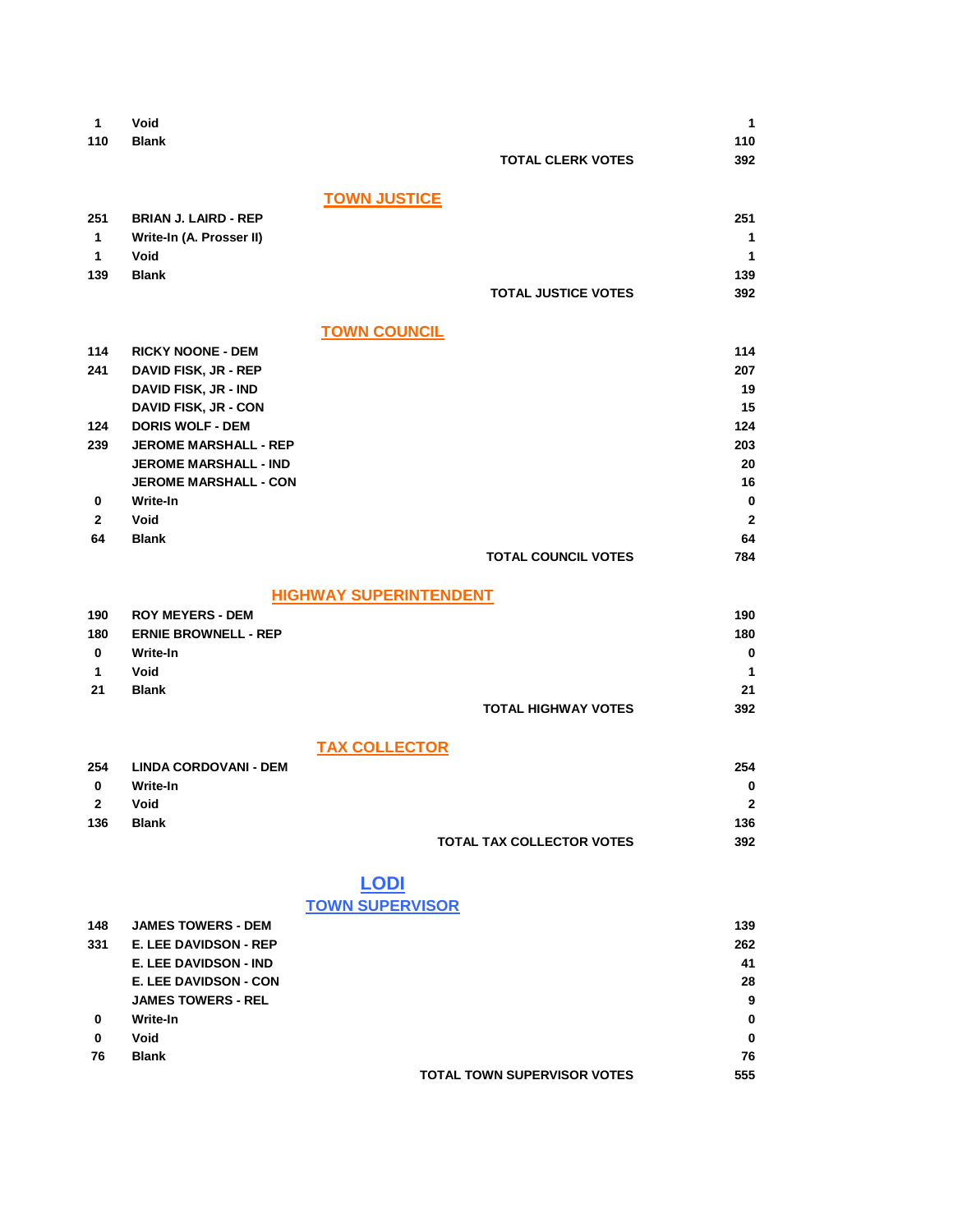**TOWN CLERK**

| 222         | <b>SUSAN ROSBAUGH - DEM</b>   |                          | 211         |
|-------------|-------------------------------|--------------------------|-------------|
| 299         | <b>LOIS E. JENNINGS - REP</b> |                          | 228         |
|             | <b>LOIS E. JENNINGS - IND</b> |                          | 40          |
|             | <b>LOIS E. JENNINGS - CON</b> |                          | 31          |
|             | <b>SUSAN ROSBAUGH - RUL</b>   |                          | 11          |
| 0           | Write-In                      |                          | $\bf{0}$    |
| $\mathbf 0$ | Void                          |                          | $\mathbf 0$ |
| 34          | <b>Blank</b>                  |                          | 34          |
|             |                               | <b>TOTAL CLERK VOTES</b> | 555         |

### **TOWN COUNCIL**

| 219      | <b>NOEL CLAWSON - DEM</b>        |                            | 208      |
|----------|----------------------------------|----------------------------|----------|
| 252      | VIRGINIA L. WOODARD - REP        |                            | 205      |
|          | VIRGINIA L. WOODARD - IND        |                            | 25       |
|          | <b>VIRGINIA L. WOODARD - CON</b> |                            | 22       |
|          | <b>NOEL CLAWSON - RUL</b>        |                            | 11       |
| 197      | <b>PEARL CHAMPION - DEM</b>      |                            | 186      |
| 274      | <b>CHAD A. HAVILAND - REP</b>    |                            | 229      |
|          | <b>CHAD A. HAVILAND - IND</b>    |                            | 21       |
|          | <b>CHAD A. HAVILAND - CON</b>    |                            | 24       |
|          | <b>PEARL CHAMPION - RUL</b>      |                            | 11       |
| 0        | Write-In                         |                            | 0        |
| $\bf{0}$ | Void                             |                            | $\bf{0}$ |
| 168      | <b>Blank</b>                     |                            | 168      |
|          |                                  | <b>TOTAL COUNCIL VOTES</b> | 1110     |

### **TOWN COUNCIL (TO FILL VACANCY)**

| 178      | <b>JULIA CLAWSON - DEM</b>       |                            | 163          |
|----------|----------------------------------|----------------------------|--------------|
| 311      | <b>WINIFRED I. JONES - REP</b>   |                            | 260          |
|          | <b>WINIFRED I. JONES - IND</b>   |                            | 28           |
|          | <b>WINIFRED I. JONES - CON</b>   |                            | 23           |
|          | <b>JULIA CLAWSON - RUL</b>       |                            | 15           |
| 130      | <b>ROBERT O'BRIEN, SR. - DEM</b> |                            | 122          |
| 316      | <b>ROBERT O. IKE - REP</b>       |                            | 262          |
|          | <b>ROBERT O. IKE - IND</b>       |                            | 28           |
|          | <b>ROBERT O. IKE - CON</b>       |                            | 26           |
|          | <b>ROBERT O'BRIEN, SR. - RUL</b> |                            | 8            |
| 0        | Write-In                         |                            | $\bf{0}$     |
| $\bf{0}$ | Void                             |                            | $\mathbf{0}$ |
| 175      | <b>Blank</b>                     |                            | 175          |
|          |                                  | <b>TOTAL COUNCIL VOTES</b> | 1110         |
|          |                                  |                            |              |

### **LODI HIGHWAY SUPERINTENDENT**

| 79           | <b>GEORGE WIGGINS, SR. - DEM</b>   | 72  |
|--------------|------------------------------------|-----|
| 276          | <b>KAREL A. TITUS - REP</b>        | 276 |
| 182          | <b>MICHAEL A. MCLAUGHLIN - IND</b> | 130 |
|              | <b>MICHAEL A. MCLAUGHLIN - CON</b> | 52  |
|              | <b>GEORGE WIGGINS, SR. - RUL</b>   |     |
| $\mathbf{0}$ | Write-In                           | 0   |
| 1            | Void                               |     |
| 17           | <b>Blank</b>                       | 17  |
|              | <b>TOTAL HIGHWAY VOTES</b>         | 555 |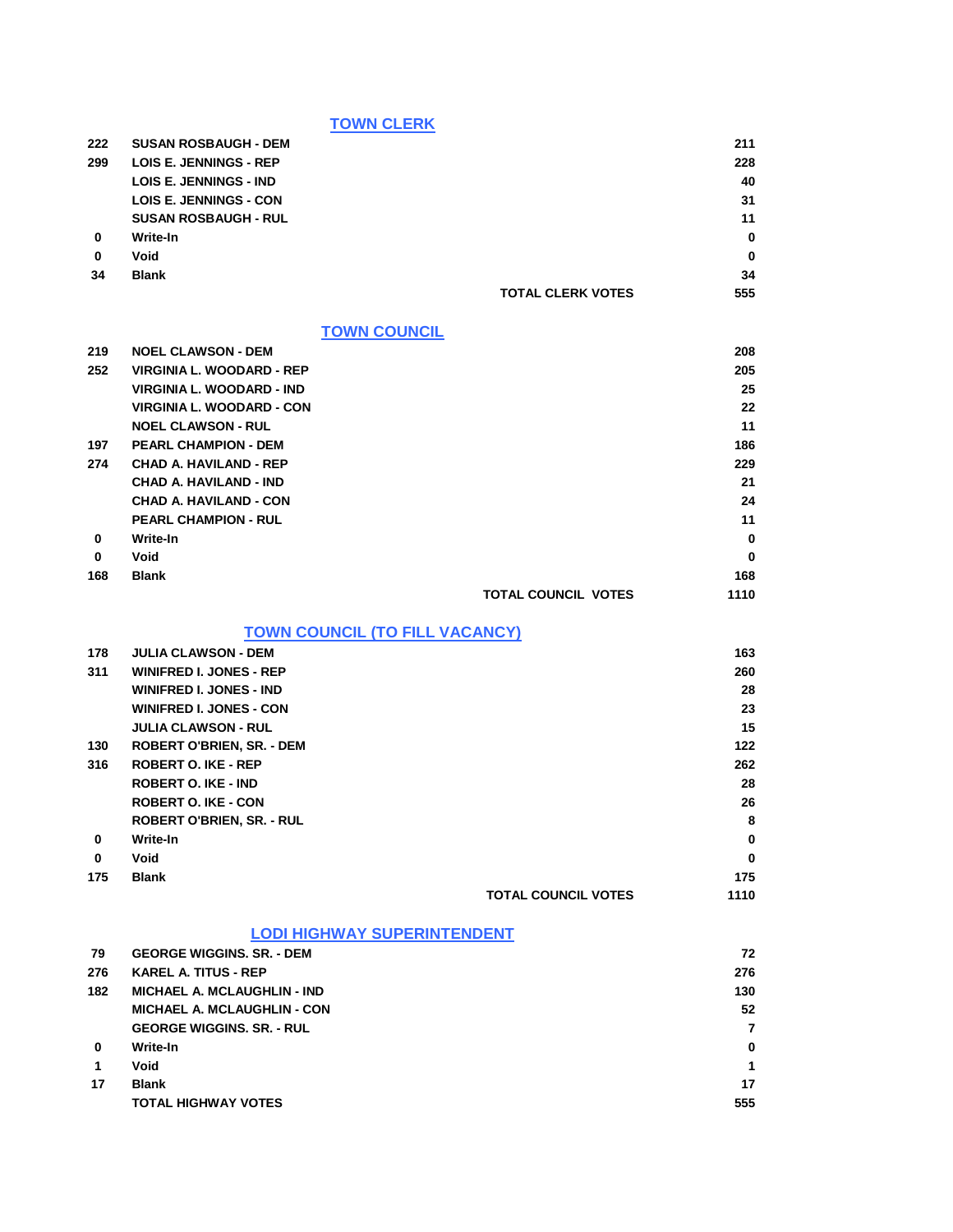#### **TAX COLLECTOR**

| 159      | <b>JULIE BUB - DEM</b>       |                                  | 148      |
|----------|------------------------------|----------------------------------|----------|
| 313      | <b>MARTIN R. DAVID - REP</b> |                                  | 313      |
|          | <b>JULIE BUB - RUL</b>       |                                  | 11       |
| $\bf{0}$ | Write-In                     |                                  | $\bf{0}$ |
| 0        | Void                         |                                  | $\bf{0}$ |
| 83       | <b>Blank</b>                 |                                  | 83       |
|          |                              | <b>TOTAL TAX COLLECTOR VOTES</b> | 555      |

## **OVID**

#### **TOWN SUPERVISOR**

| 334             | <b>DAVID DRESSER - DEM</b>  |                                    | 323         |
|-----------------|-----------------------------|------------------------------------|-------------|
| 299             | <b>RAY M. PRINDLE - REP</b> |                                    | 232         |
|                 | <b>RAY M. PRINDLE - IND</b> |                                    | 42          |
|                 | <b>RAY M. PRINDLE - CON</b> |                                    | 25          |
|                 | <b>DAVID DRESSER - OGP</b>  |                                    | 11          |
| $\mathbf{0}$    | Write-In                    |                                    | $\mathbf 0$ |
| 1               | Void                        |                                    | 1           |
| $32\phantom{a}$ | <b>Blank</b>                |                                    | 32          |
|                 |                             | <b>TOTAL TOWN SUPERVISOR VOTES</b> | 666         |
|                 |                             |                                    |             |

### **TOWN CLERK**

| 366          | <b>JAMES E. VANGALIO - REP</b> |                          | 366      |
|--------------|--------------------------------|--------------------------|----------|
| 0            | Write-In                       |                          | $\bf{0}$ |
| $\mathbf{1}$ | Void                           |                          | 1        |
| 299          | <b>Blank</b>                   |                          | 299      |
|              |                                | <b>TOTAL CLERK VOTES</b> | 666      |

### **TOWN COUNCIL**

| 473          | <b>KEVIN C. WILKINS - REP</b>  |                            | 376          |
|--------------|--------------------------------|----------------------------|--------------|
|              | <b>KEVIN C. WILKINS - IND</b>  |                            | 63           |
|              | <b>KEVIN C. WILKINS - CON</b>  |                            | 34           |
| 463          | <b>MARK C. BEARDSLEY - REP</b> |                            | 359          |
|              | <b>MARK C. BEARDSLEY - IND</b> |                            | 69           |
|              | <b>MARK C. BEARDSLEY - CON</b> |                            | 35           |
| 0            | Write-In                       |                            | $\bf{0}$     |
| $\mathbf{2}$ | Void                           |                            | $\mathbf{2}$ |
| 394          | <b>Blank</b>                   |                            | 394          |
|              |                                | <b>TOTAL COUNCIL VOTES</b> | 1332         |
|              |                                |                            |              |

#### **SUPERINTENDENT OF HIGHWAYS 467 JOHN K. WICKHAM, JR. - REP 467 0 Write-In 0**

| $\blacksquare$ | Void         |                            | 4   |
|----------------|--------------|----------------------------|-----|
| 198            | <b>Blank</b> |                            | 198 |
|                |              | <b>TOTAL HIGHWAY VOTES</b> | 666 |

### **TAX COLLECTOR**

| 448          | <b>CATHERINE M. KERNS - REP</b> | 448 |
|--------------|---------------------------------|-----|
| $\mathbf{0}$ | Write-In                        |     |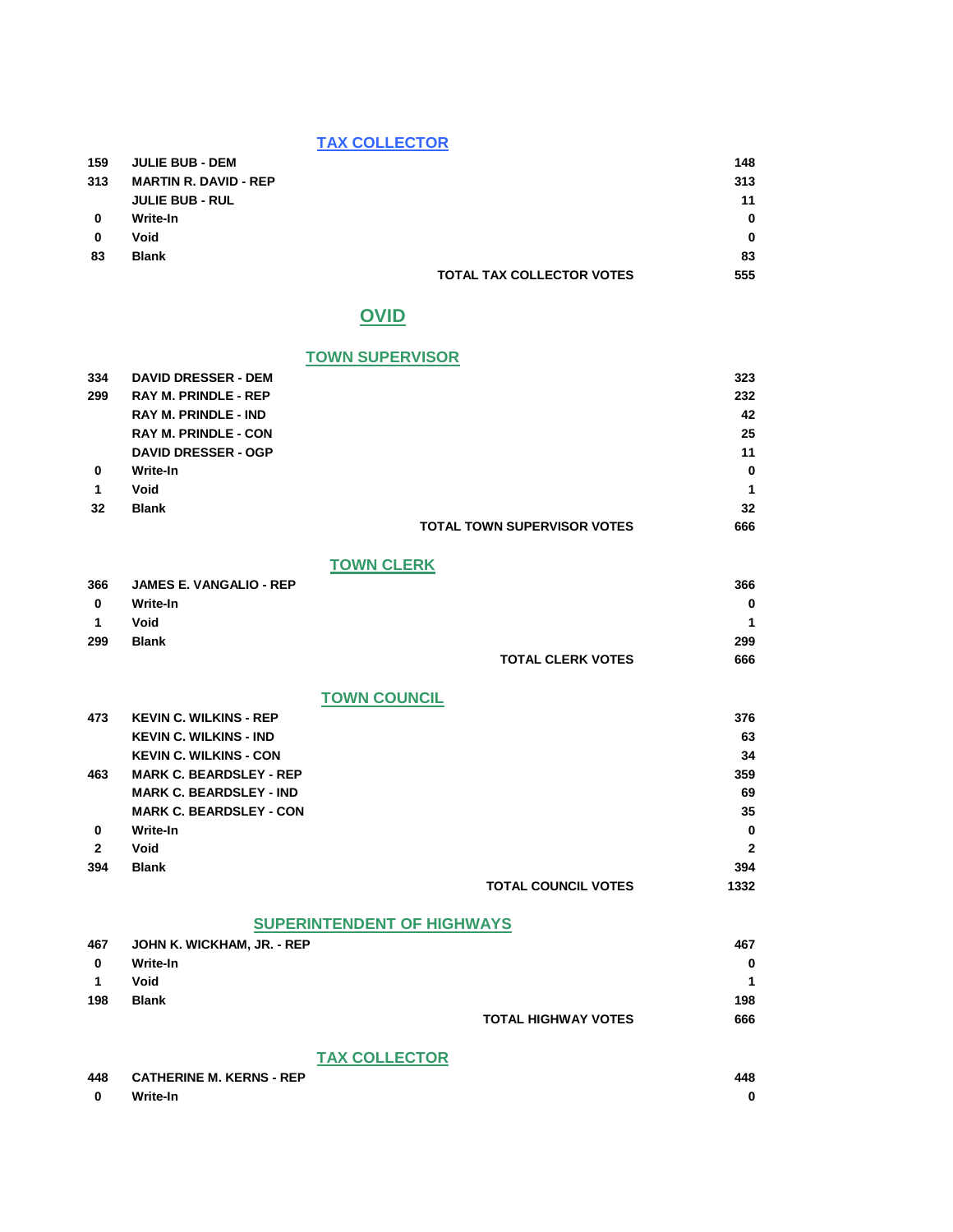| $\blacksquare$ | Void  |                                  | 1   |
|----------------|-------|----------------------------------|-----|
| 217            | Blank |                                  | 217 |
|                |       | <b>TOTAL TAX COLLECTOR VOTES</b> | 666 |
|                |       |                                  |     |

# **ROMULUS**

### **TOWN SUPERVISOR**

| 199          | <b>BARBARA A. MCCALL - DEM</b>   |                            | 185      |
|--------------|----------------------------------|----------------------------|----------|
| 409          | <b>DAVID M. KAISER - REP</b>     |                            | 323      |
|              | <b>DAVID M. KAISER - IND</b>     |                            | 57       |
|              | <b>DAVID M. KAISER - CON</b>     |                            | 29       |
|              | <b>BARBARA A. MCCALL - OGP</b>   |                            | 14       |
| 0            | Write-In                         |                            | 0        |
| 0            | Void                             |                            | $\bf{0}$ |
| 20           | <b>Blank</b>                     |                            | 20       |
|              |                                  | <b>TOTAL COUNCIL VOTES</b> | 628      |
|              | <b>TOWN CLERK</b>                |                            |          |
| 347          | <b>TERRY L. ROSE-SMITH - REP</b> |                            | 347      |
| $\mathbf{0}$ | <b>Write-In</b>                  |                            | 0        |
| $\bf{0}$     | Void                             |                            | 0        |
| 281          | <b>Blank</b>                     |                            | 281      |
|              |                                  | <b>TOTAL CLERK VOTES</b>   | 628      |
|              | <b>TOWN JUSTICE</b>              |                            |          |
| 324          | <b>DONALD GREULE - DEM</b>       |                            | 324      |
| $\mathbf 0$  | <b>Write-In</b>                  |                            | $\bf{0}$ |
| $\bf{0}$     | Void                             |                            | 0        |
| 304          | <b>Blank</b>                     |                            | 304      |
|              |                                  | <b>TOTAL JUSTICE VOTES</b> | 628      |
|              | <b>TOWN COUNCIL</b>              |                            |          |
| 192          | <b>WALT MITTERMEYER - DEM</b>    |                            | 192      |
| 257          | <b>JUDY A. GALLIPEAU - REP</b>   |                            | 201      |
|              | JUDY A. GALLIPEAU - IND          |                            | 29       |
|              | <b>JUDY A. GALLIPEAU - CON</b>   |                            | 27       |
| 343          | <b>BOB DUKE GERLACH - DEM</b>    |                            | 343      |
| 324          | RALPH D. WALBORN, JR. - REP      |                            | 248      |
|              | RALPH D. WALBORN, JR. - IND      |                            | 50       |
|              | RALPH D. WALBORN, JR. - CON      |                            | 26       |
|              |                                  |                            |          |

**0 Write-In 0 3 Void 3 137 Blank 137 TOTAL COUNCIL VOTES 1256**

### **SUPERINTENDENT OF HIGHWAYS**

| 376 | <b>JIM WILLIAMSON - DEM</b> |                            | 376      |
|-----|-----------------------------|----------------------------|----------|
| 0   | Write-In                    |                            | $\bf{0}$ |
| 0   | Void                        |                            | $\bf{0}$ |
| 252 | Blank                       |                            | 252      |
|     |                             | <b>TOTAL HIGHWAY VOTES</b> | 628      |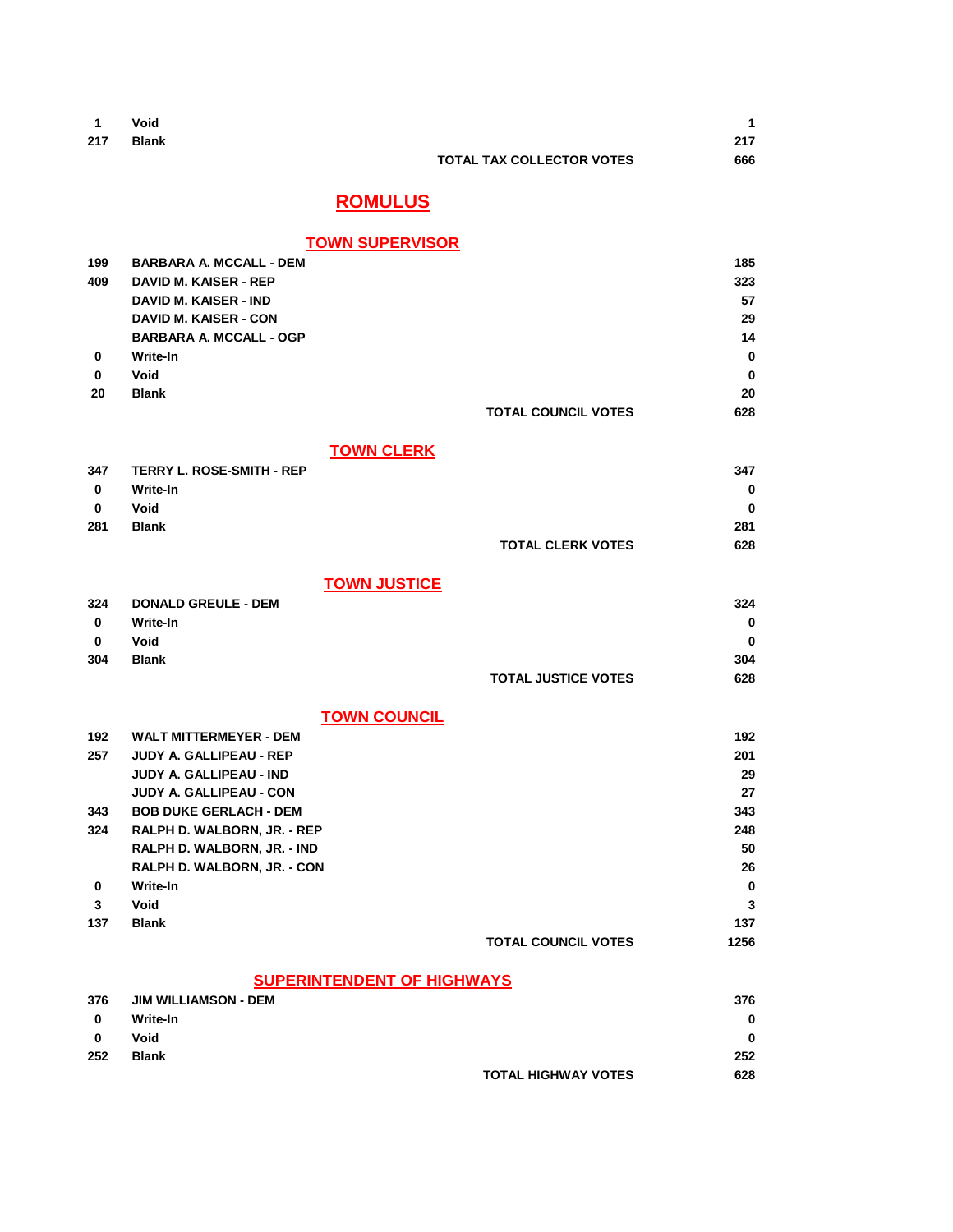# **SENECA FALLS**

## **COUNTY SUPERVISOR**

| 1216         | <b>JAMES E. TERRYBERRY - DEM</b> |                                    | 1171 |
|--------------|----------------------------------|------------------------------------|------|
| 1191         | <b>DAWN DYSON - REP</b>          |                                    | 906  |
|              | <b>DAWN DYSON - IND</b>          |                                    | 171  |
|              | <b>DAWN DYSON - CON</b>          |                                    | 114  |
|              | <b>JAMES E. TERRYBERRY - OGP</b> |                                    | 45   |
| 500          | <b>HENRY G. LAW - DEM</b>        |                                    | 500  |
| 1823         | <b>CHUCK LAFLER - REP/OGP</b>    |                                    | 1468 |
|              | <b>CHUCK LAFLER - IND</b>        |                                    | 355  |
| $\mathbf{1}$ | Write-In (Sue Hawker)            |                                    | 1    |
| 14           | Void                             |                                    | 14   |
| 909          | <b>Blank</b>                     |                                    | 909  |
|              |                                  | <b>TOTAL COUNTY SUPERVISOR</b>     | 5654 |
|              |                                  | <b>TOWN SUPERVISOR</b>             |      |
| 1790         | <b>PETER W. SAME - DEM/OGP</b>   |                                    | 1442 |
| 689          | <b>THOMAS R. DAVID - REP</b>     |                                    | 689  |
|              | <b>PETER W. SAME - IND</b>       |                                    | 218  |
|              | <b>PETER W. SAME - CON</b>       |                                    | 130  |
| 0            | Write-In                         |                                    | 0    |
| 7            | Void                             |                                    | 7    |
| 341          | <b>Blank</b>                     |                                    | 341  |
|              |                                  | <b>TOTAL TOWN SUPERVISOR VOTES</b> | 2827 |
|              |                                  | <b>TOWN CLERK</b>                  |      |
| 1454         | <b>NICALETTA J. GREER - REP</b>  |                                    | 1454 |
| 0            | Write-In                         |                                    | 0    |
| 7            | Void                             |                                    | 7    |
| 1366         | <b>Blank</b>                     |                                    | 1366 |
|              |                                  | <b>TOTAL CLERK VOTES</b>           | 2827 |
|              |                                  | <b>TOWN COUNCIL</b>                |      |
| 1438         | TIM SNYDER - DEM                 |                                    | 1393 |
| 977          | <b>MICHELLE R. EARLE - REP</b>   |                                    | 766  |
|              | <b>MICHELLE R. EARLE - IND</b>   |                                    | 121  |
|              | <b>MICHELLE R. EARLE - CON</b>   |                                    | 90   |
|              | <b>TIM SNYDER - OGP</b>          |                                    | 45   |
| 955          | <b>JIM STEVERS - DEM</b>         |                                    | 955  |
| 1176         | <b>DUANE D. MOORE - REP</b>      |                                    | 927  |
|              | <b>DUANE D. MOORE - IND</b>      |                                    | 156  |
|              | <b>DUANE D. MOORE - CON</b>      |                                    | 93   |
| 0            | Write-In                         |                                    | 0    |
| 14           | Void                             |                                    | 14   |
| 1094         | <b>Blank</b>                     |                                    | 1094 |
|              |                                  | <b>TOTAL COUNCIL VOTES</b>         | 5654 |
|              |                                  | <b>SUPERINTENDENT OF HIGHWAYS</b>  |      |
| 1503         | <b>DONALD G. WOOD - REP</b>      |                                    | 1503 |
| 1            | Write-In (Paul Kronenwetter)     |                                    | 1    |

**7 Void 7 1316 Blank 1316**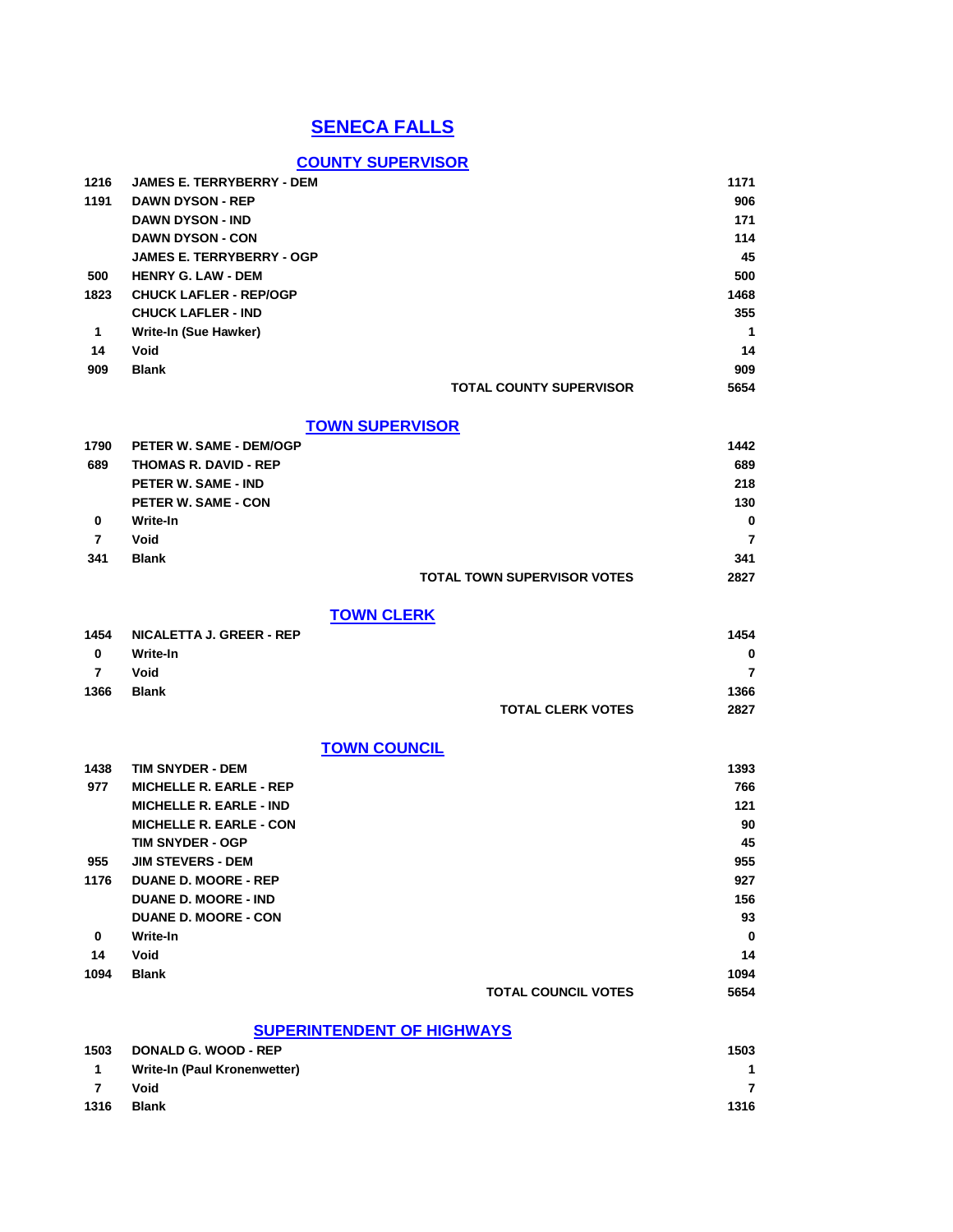### **TAX COLLECTOR**

| 1107 | <b>SUE SAUVAGEAU - DEM</b> |                                  | 1107 |
|------|----------------------------|----------------------------------|------|
| 808  | <b>DEANNA HERMAN - REP</b> |                                  | 808  |
| 403  | <b>MARTHA DYGERT - CON</b> |                                  | 403  |
| 0    | Write-In                   |                                  | 0    |
| 8    | Void                       |                                  | 8    |
| 501  | <b>Blank</b>               |                                  | 501  |
|      |                            | <b>TOTAL TAX COLLECTOR VOTES</b> | 2827 |

## **TYRE**

### **TOWN CLERK**

| 173 | <b>ELIZABETH A. SUTTERBY - REP</b> | 173 |
|-----|------------------------------------|-----|
| 0   | Write-In                           | 0   |
| 0   | Void                               | 0   |
| 42  | <b>Blank</b>                       | 42  |
|     | <b>TOTAL CLERK VOTES</b>           | 215 |

#### **TOWN JUSTICE**

| 154 | <b>LARRY R. MILLS - REP</b> |                            | 154 |
|-----|-----------------------------|----------------------------|-----|
| 0   | Write-In                    |                            | 0   |
| 0   | Void                        |                            | 0   |
| 61  | Blank                       |                            | 61  |
|     |                             | <b>TOTAL JUSTICE VOTES</b> | 215 |

### **TOWN COUNCIL**

| 122      | <b>JAMES ROGERS - DEM</b>    |                            | 122 |
|----------|------------------------------|----------------------------|-----|
| 104      | JOSEPH R. DELPAPA, JR. - REP |                            | 104 |
| $\bf{0}$ | Write-In                     |                            | 0   |
| 0        | Void                         |                            | 0   |
| 204      | <b>Blank</b>                 |                            | 204 |
|          |                              | <b>TOTAL COUNCIL VOTES</b> | 430 |

### **TAX COLLECTOR**

| 182 | LINDA J. WORDEN - REP |                                  | 182 |
|-----|-----------------------|----------------------------------|-----|
| 0   | Write-In              |                                  | 0   |
| 0   | Void                  |                                  | 0   |
| 33  | <b>Blank</b>          |                                  | 33  |
|     |                       | <b>TOTAL TAX COLLECTOR VOTES</b> | 215 |

# **VARICK**

### **TOWN SUPERVISOR**

| 263 | <b>JOAN E. TEICHNER - DEM</b> | 241 |
|-----|-------------------------------|-----|
| 375 | <b>BOB HAYSSEN - REP</b>      | 276 |
|     | <b>BOB HAYSSEN - IND</b>      | 69  |
|     | <b>BOB HAYSSEN - CON</b>      | 30  |
|     | <b>JOAN E. TEICHNER - VFV</b> | 22  |
| 0   | Write-In                      | 0   |
| 5   | Void                          | 5   |
| 25  | <b>Blank</b>                  | 25  |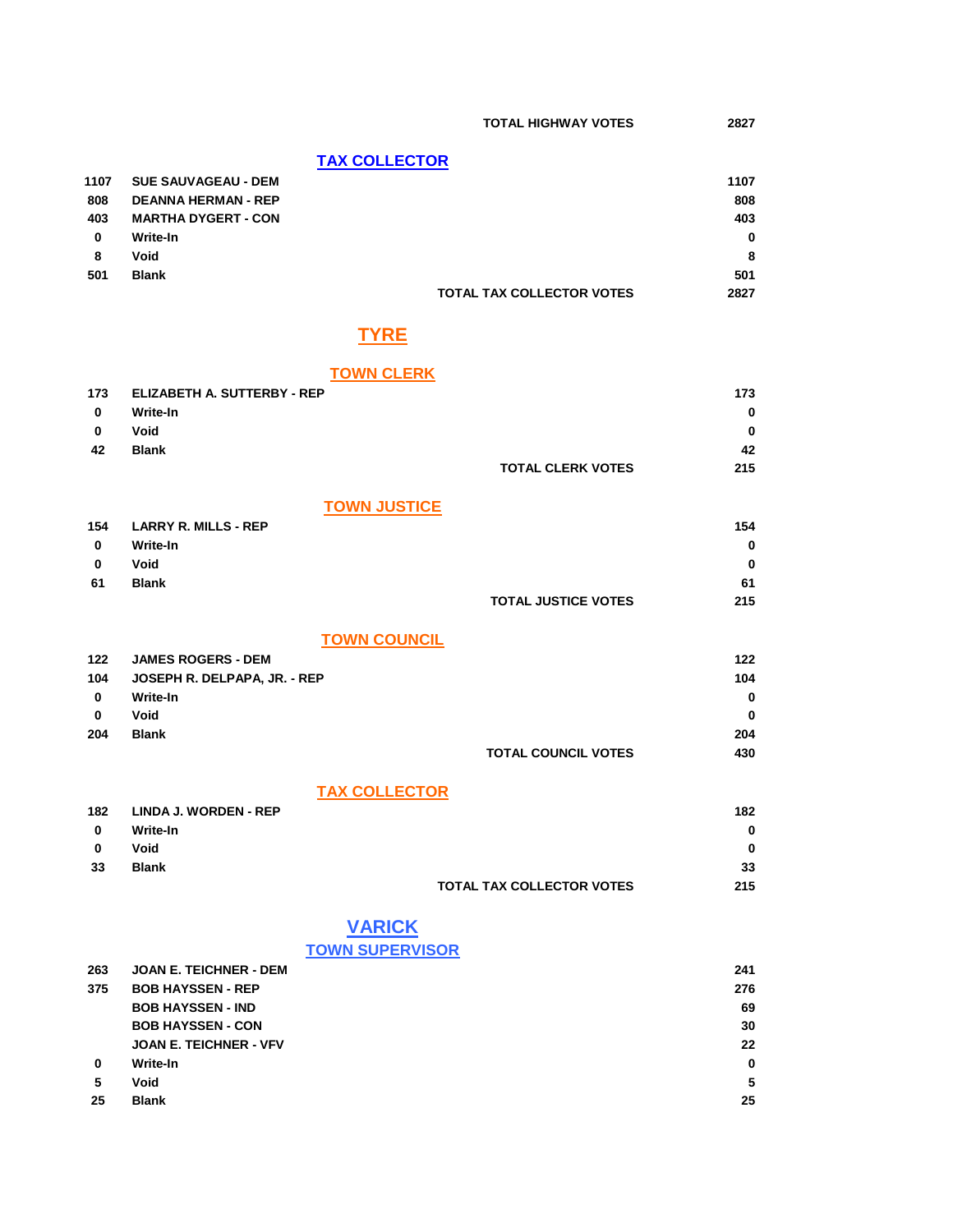**TOTAL TOWN SUPERVISOR VOTES 668**

|     | <b>TOWN CLERK</b>                  |                          |     |
|-----|------------------------------------|--------------------------|-----|
| 433 | <b>DONNA M. KARLSEN - REP</b>      |                          | 309 |
|     | <b>DONNA M. KARLSEN - IND</b>      |                          | 91  |
|     | <b>DONNA M. KARLSEN - CON</b>      |                          | 33  |
| 0   | Write-In                           |                          | 0   |
| 4   | Void                               |                          | 4   |
| 231 | <b>Blank</b>                       |                          | 231 |
|     |                                    | <b>TOTAL CLERK VOTES</b> | 668 |
|     | <b>TOWN COUNCIL</b>                |                          |     |
| 279 | <b>ROBERT B. MCCANN, JR. - DEM</b> |                          | 257 |
| 318 | <b>RICHARD E. PETERSON - REP</b>   |                          | 224 |
|     | <b>RICHARD E. PETERSON - IND</b>   |                          | 61  |
|     | <b>RICHARD E. PETERSON - CON</b>   |                          | 33  |
|     | <b>ROBERT B. MCCANN, JR. - VFV</b> |                          | 22  |
| 110 | <b>DOROTHY A. DAVIS - DEM</b>      |                          | 100 |
| 383 | <b>JOHN J. SAELI - REP</b>         |                          | 359 |
| 115 | <b>CURTIS J. KARLSEN - IND</b>     |                          | 93  |
|     | <b>CURTIS J. KARLSEN - CON</b>     |                          | 22  |

|          | <b>CURTIS J. KARLSEN - CON</b> |                            | 22       |
|----------|--------------------------------|----------------------------|----------|
|          | <b>DOROTHY A. DAVIS - VFV</b>  |                            | 10       |
|          | JOHN J. SAELI - ONA            |                            | 24       |
| $\bf{0}$ | Write-In                       |                            | $\bf{0}$ |
| 6        | Void                           |                            | 6        |
| 125      | <b>Blank</b>                   |                            | 125      |
|          |                                | <b>TOTAL COUNCIL VOTES</b> | 1336     |

### **SUPERINTENDENT OF HIGHWAYS**

| 461      | <b>RICHARD C. MCCULLOCH - REP</b> |                            | 324      |
|----------|-----------------------------------|----------------------------|----------|
|          | <b>RICHARD C. MCCULLOCH - IND</b> |                            | 95       |
|          | <b>RICHARD C. MCCULLOCH - CON</b> |                            | 42       |
| $\bf{0}$ | Write-In                          |                            | $\bf{0}$ |
| 4        | Void                              |                            | 4        |
| 203      | <b>Blank</b>                      |                            | 203      |
|          |                                   | <b>TOTAL HIGHWAY VOTES</b> | 668      |

# **WATERLOO**

### **COUNTY SUPERVISOR**

| 823 | <b>DUANE FRITZ CHRYSLER - DEM</b>   | 771 |
|-----|-------------------------------------|-----|
| 901 | ROBERT S. SHIPLEY, JR. - REP        | 648 |
|     | ROBERT S. SHIPLEY, JR. - IND        | 126 |
|     | <b>ROBERT S. SHIPLEY. JR. - CON</b> | 127 |
|     | <b>DUANE FRITZ CHRYSLER - OGP</b>   | 52  |
| 973 | <b>GARY L. WESTFALL - DEM</b>       | 912 |
| 853 | C. JERRY ROBINSON, SR. - REP        | 609 |
|     | <b>C. JERRY ROBINSON, SR. - IND</b> | 121 |
|     | <b>C. JERRY ROBINSON, SR. - CON</b> | 123 |
|     | <b>GARY L. WESTFALL - OGP</b>       | 61  |
| 0   | Write-In                            | 0   |
| 10  | Void                                | 10  |
| 708 | <b>Blank</b>                        | 708 |